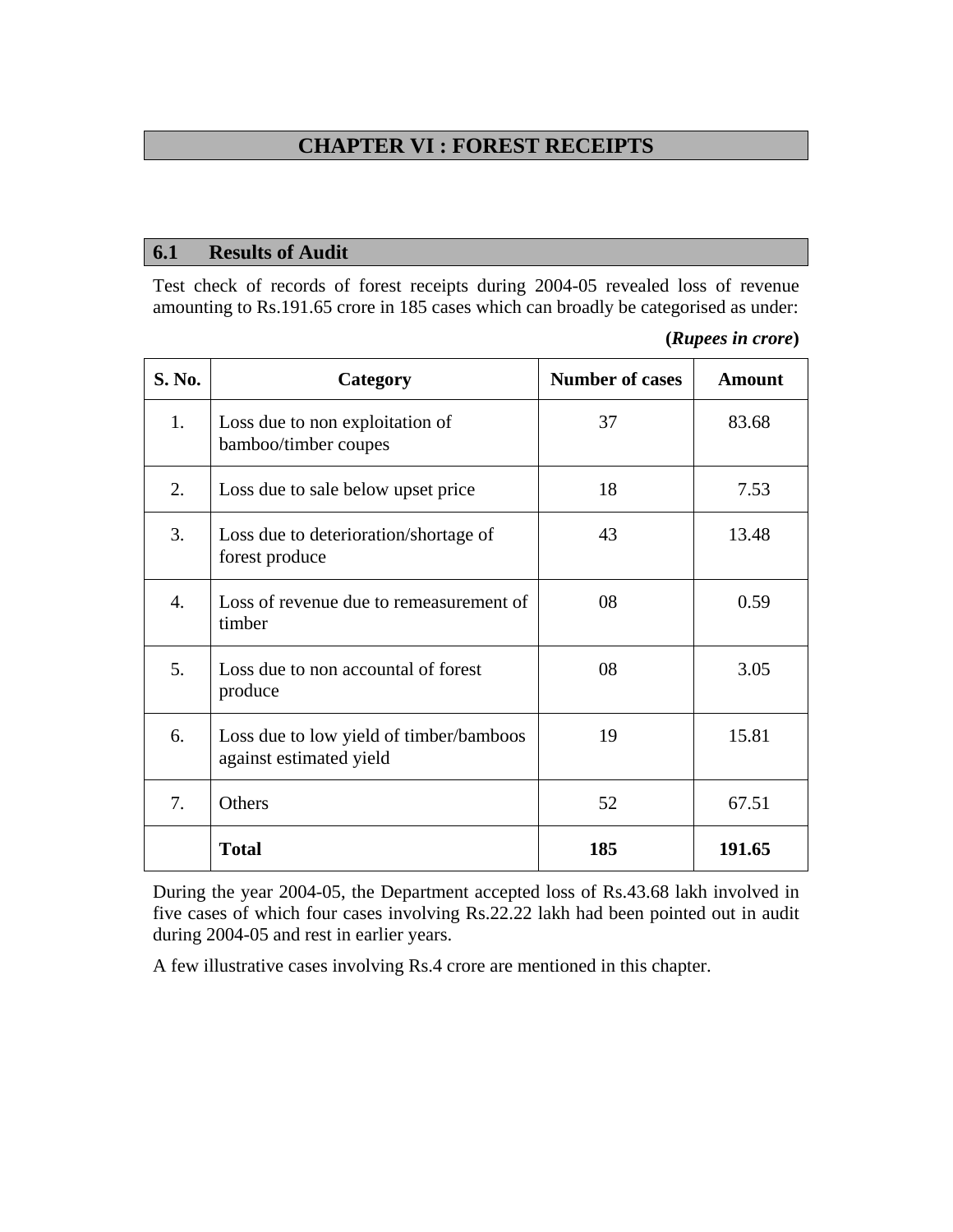## **6.2 Loss of revenue due to low yield of timber**

As per departmental manual, the quantity of timber and fuel wood to be obtained from trees marked for felling are recorded in the marking register separately at the time of marking of coupes. The work of marking and felling of trees is to be done under the supervision of range officers and sub divisional officers. Further, departmental instructions dated January 1984 stipulate that variation not more than 10 *percent* should be allowed between estimated and actual yield of timber.

\_\_\_\_\_\_\_\_\_\_\_\_\_\_\_\_\_\_\_\_\_\_\_\_\_\_\_\_\_\_\_\_\_\_\_\_\_\_\_\_\_\_\_\_\_\_\_\_\_\_\_\_\_\_\_\_\_\_\_\_\_\_\_\_\_\_\_\_\_

Test check of records of two forest divisions revealed that 5,16,796 trees were marked and felled in 16 coupes in which the actual yield during 2002-03 and 2003-04 was 19,621.47 cu. m. timber and 18,148 fuel stacks against the revised estimated yield of 26,874.358 cu.m. timber and 23,399 fuel stacks. The shortfall in actual production ranged between 26 and 30 *per cent* in case of timber and 16 to 33 *per cent* in case of fuel wood. Even after allowing permissible variation of 10 *per cent,* the actual production fell short by 4,565.453 cu. m timber and 2,911 fuel stacks involving loss of revenue of Rs.3.02 crore after adjustment of exploitation and transportation charges of Rs.49.79 lakh as detailed below:

| SI.<br>No. | <b>Division</b>                       | Year               | No. of<br>coupes | No of trees<br>Marked<br>Felled | <b>Particulars</b> | Yield                         |                        | Shortfall             | Loss of revenue<br>in Rs.    | Percentage |
|------------|---------------------------------------|--------------------|------------------|---------------------------------|--------------------|-------------------------------|------------------------|-----------------------|------------------------------|------------|
|            |                                       |                    |                  |                                 |                    |                               | Estimated<br>Cu.m.     | Actual Cu.m           |                              |            |
| 1.         | <b>DFO</b><br>(Production)<br>Khandwa | 2002<br>to<br>2004 | 09               | 395558<br>395558                | Timber<br>Fuel     | $21461$ <sup>1</sup><br>14694 | 15853<br>12285         | 5608<br>2409          | 1,75,35,030<br>5,11,985      | 26<br>16   |
| 2.         | <b>DFO</b><br>(Production)<br>Harda   | 2003<br>to<br>2004 | 07               | 121238<br>121238                | Timber<br>Fuel     | 5413.358<br>8705              | 3768.470<br>5863       | 1644.888<br>2842      | 1,09,64,903<br>11.46.465     | 30<br>33   |
|            | Total                                 | 2002<br>to<br>2004 | 16               | 516796<br>516796                | Timber<br>Fuel     | 26874.358<br>23399 Nos        | 19621.47<br>18148 Nos. | 7252.888<br>5251 Nos. | 2,84,99,933<br>16,58,450     | 27<br>22   |
|            |                                       |                    |                  |                                 |                    |                               |                        | G.T.                  | 3,01,58,383<br>or 3.02 crore |            |

After this was pointed out in audit, Divisional Forest Officer (DFO) (Production) Khandwa stated in March 2004 that estimated quantity has since been revised. The reply is not tenable as audit observation is based on revised estimates prepared by DFO (G), Khandwa in May and June 2004 long after the felling has taken place. DFO (P) Harda could not furnish the reasons for low production.

The matter was reported to the Principal Chief Conservator of Forests (PCCF) and the Government in November 2004 and March 2005; their reply had not been received (December 2005).

### *6.2.1 Undue benefit to a company due to irregular release of industrial bamboo*

As per conditions for sale of industrial bamboo through auction, if bamboo is sold but not removed from the depot by the purchaser within six months from the date of sale order or any period extended by the Conservator of Forests (CF) in exceptional cases, then the left over material alongwith its sale value shall be forfeited to the

\_\_\_\_\_\_\_\_\_\_\_\_\_\_\_\_\_\_\_\_\_\_\_\_\_\_\_\_\_\_\_\_\_\_\_\_\_\_\_\_\_\_\_\_\_\_\_\_\_\_\_\_\_\_\_\_\_\_\_\_\_\_\_\_\_\_\_\_\_

*1 Revised estimates* 

 $\overline{a}$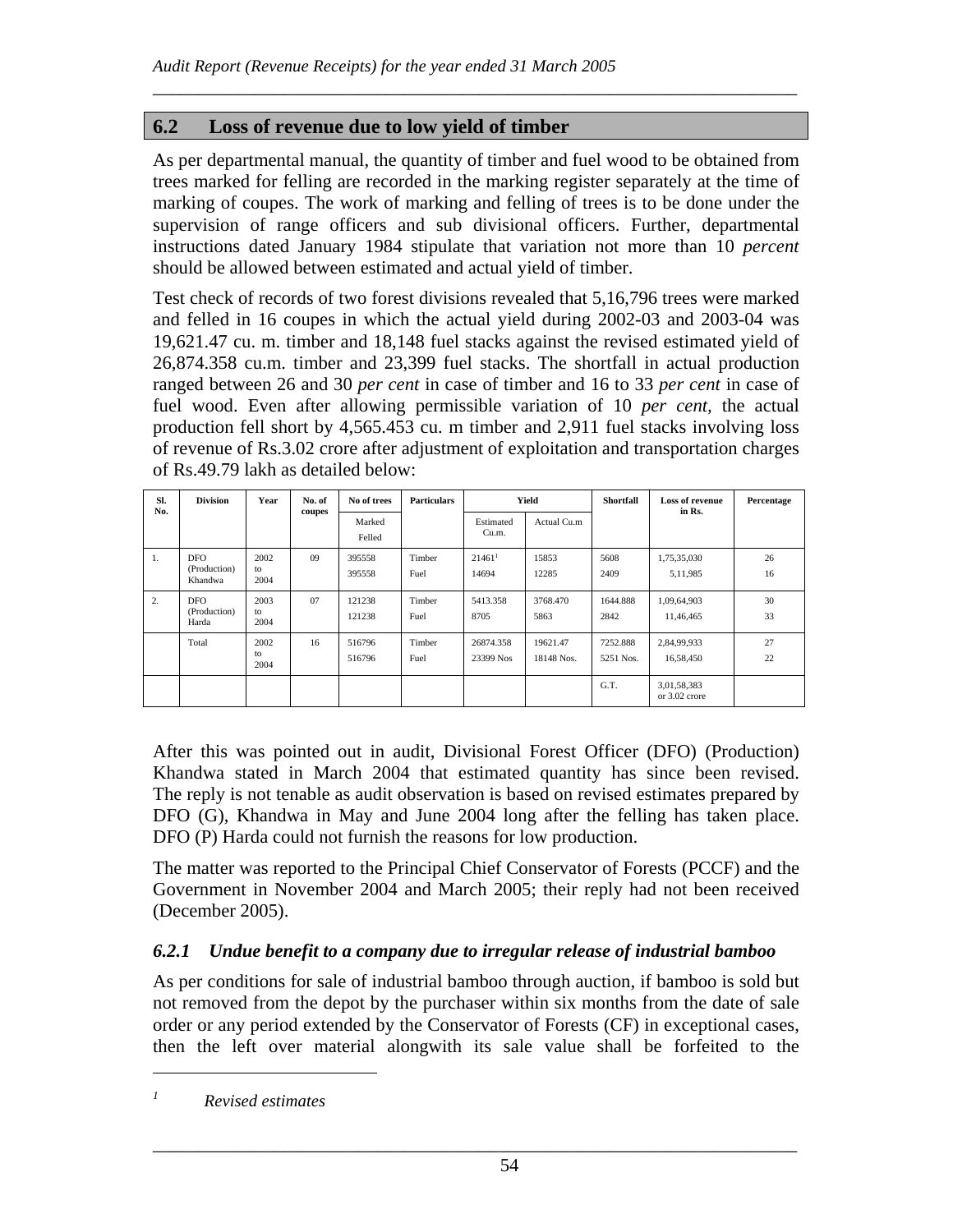Government and reauctioned. The original purchaser shall have no claim on such forfeited material. There is no provision in the auction conditions to review the orders for forfeiture of material or to extend the period for removal of material after its forfeiture.

\_\_\_\_\_\_\_\_\_\_\_\_\_\_\_\_\_\_\_\_\_\_\_\_\_\_\_\_\_\_\_\_\_\_\_\_\_\_\_\_\_\_\_\_\_\_\_\_\_\_\_\_\_\_\_\_\_\_\_\_\_\_\_\_\_\_\_\_\_

Test check of records of DFO (P), Betul revealed (October 2002) that 7,121.973 sale unit  $(SU)^2$  of industrial bamboo stored at Gawasen depot was sold in auction on 22 September 2001 to a mill. The sale order was issued on 3 November 2001. The entire quantity was therefore, required to be lifted by the mill from the depot by 2 May 2002. However, the mill could not lift 3,075.175 SU of bamboo valued at Rs.21.46 lakh within the stipulated period. DFO (P) Betul forfeited the unlifted material on 6 May 2002 in favour of Government in accordance with auction conditions, as no application for extension was received.

After forfeiture, instead of re-auctioning the bamboo, the DFO sent a proposal on 17 May 2002 to the CF recommending extension for two months without disclosing the fact that such bamboo had already been forfeited by him on 6 May 2002.

The CF accorded on 23 May 2002 extension for two months and the mill was, allowed to lift the balance quantity. Thus, undue benefit for Rs.21.46 lakh was allowed to the mill.

The Government stated in March 2005 that no order of extension was received from the senior officers up to 6 May 2002, therefore, forfeiture of the bamboo by the DFO was in order in view of the auction condition No. 14 (b).

The reply confirms the fact that irregular recommendation for extension by the DFO after 11 days from the date of order of forfeiture of bamboo resulted in irregular benefit to the mill.

### *6.2.2 Loss of revenue due to non observance of the provisions of the Agreement*

As per clause 7 (ii) of the agreement (7 March 2003) between M/s Orient Paper Mill and C F Betul circle, Betul, bamboo sold but not removed by the purchaser within the contract period i.e. upto 31 October 2003 will be forfeited in favour of the Government who will be free to dispose of the bamboo, the way it feels appropriate.

Test check of the records of DFO (P) Betul revealed (January 2004) that 5,190.832 SU of industrial bamboo was sold to a mill through tender. The entire quantity was required to be lifted by 31 October 2003, of which only 1,927.868 SU of bamboo could be lifted within the stipulated period. The remaining quantity of 3,262.964 SU of bamboo valued at Rs.37.52 lakh was forfeited in November 2003 by the CF in favour of Government as per provisions of the agreement. The purchaser made an appeal in November 2003 with Addl. PCCF (Production) against the forfeiture requesting that payment was delayed due to financial crisis, bad roads, heavy rains and shortage of railway wagons and, hence, the period of transportation may be extended upto June 2004.

 *2 Sale Unit is 2400 Running Meter*